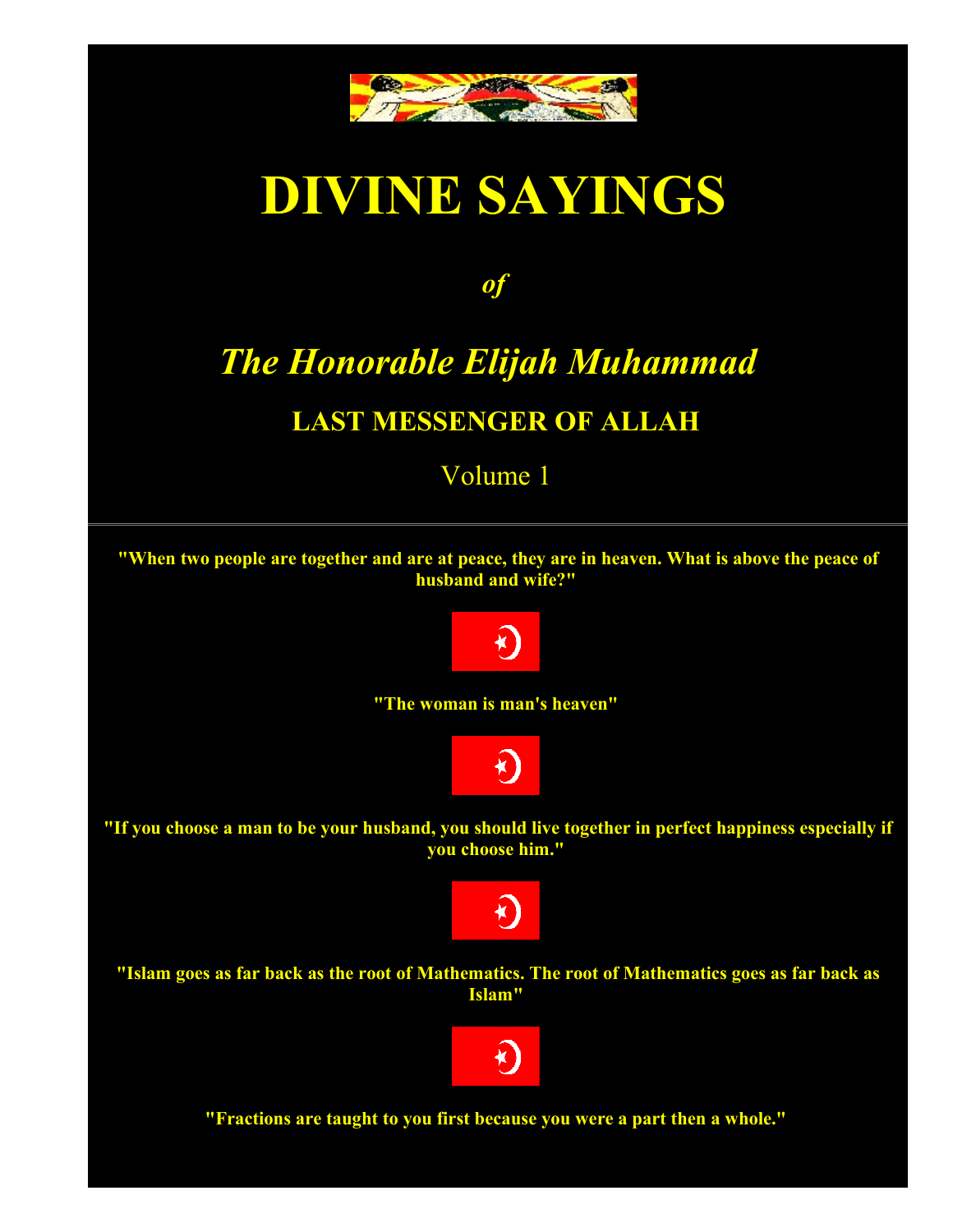

**"We are the root of Mathematics. God Himself is Unit No. 1"**



**"The greatest heaven that you enter into one beliving is peace of mind and contentment"**



**"Islam is the circle of peace and the diameter of happiness"**



**"Above all man's habits peace is the most satisfying of his life."**



**"He wanted a different human being than Himself, so He studied Himself. He made a woman by studying Himself. He made a woman secondly so this would solve His problem of a search for another man."**



**"By nature the woman has a big job. She is the one who increases the Nation."**



**"A mother by nature loves and admires her son because by nature she was made to honor and worship man"**



**"A man should love his family regardless to whom or what because it is part of himself."**

 $\bigstar$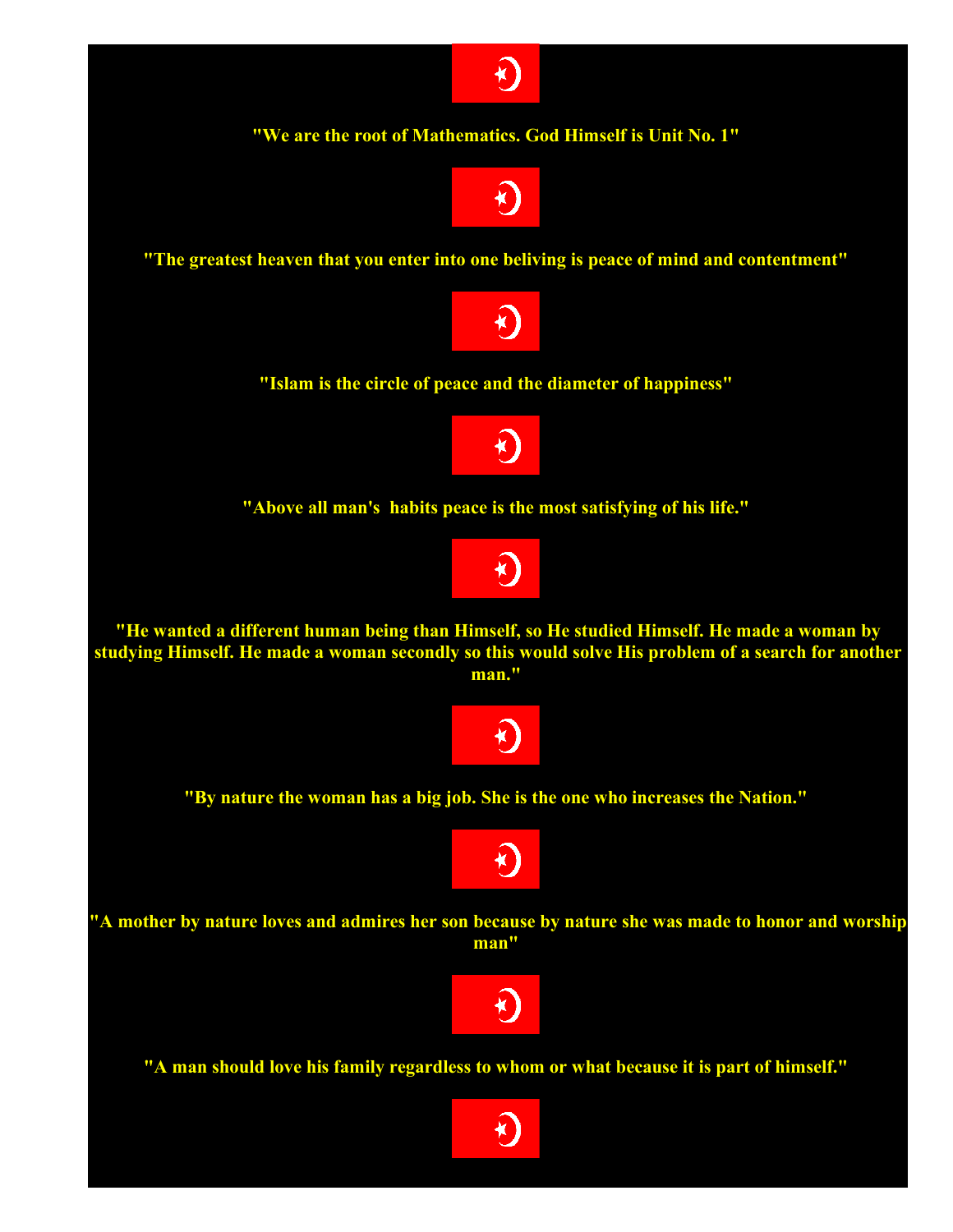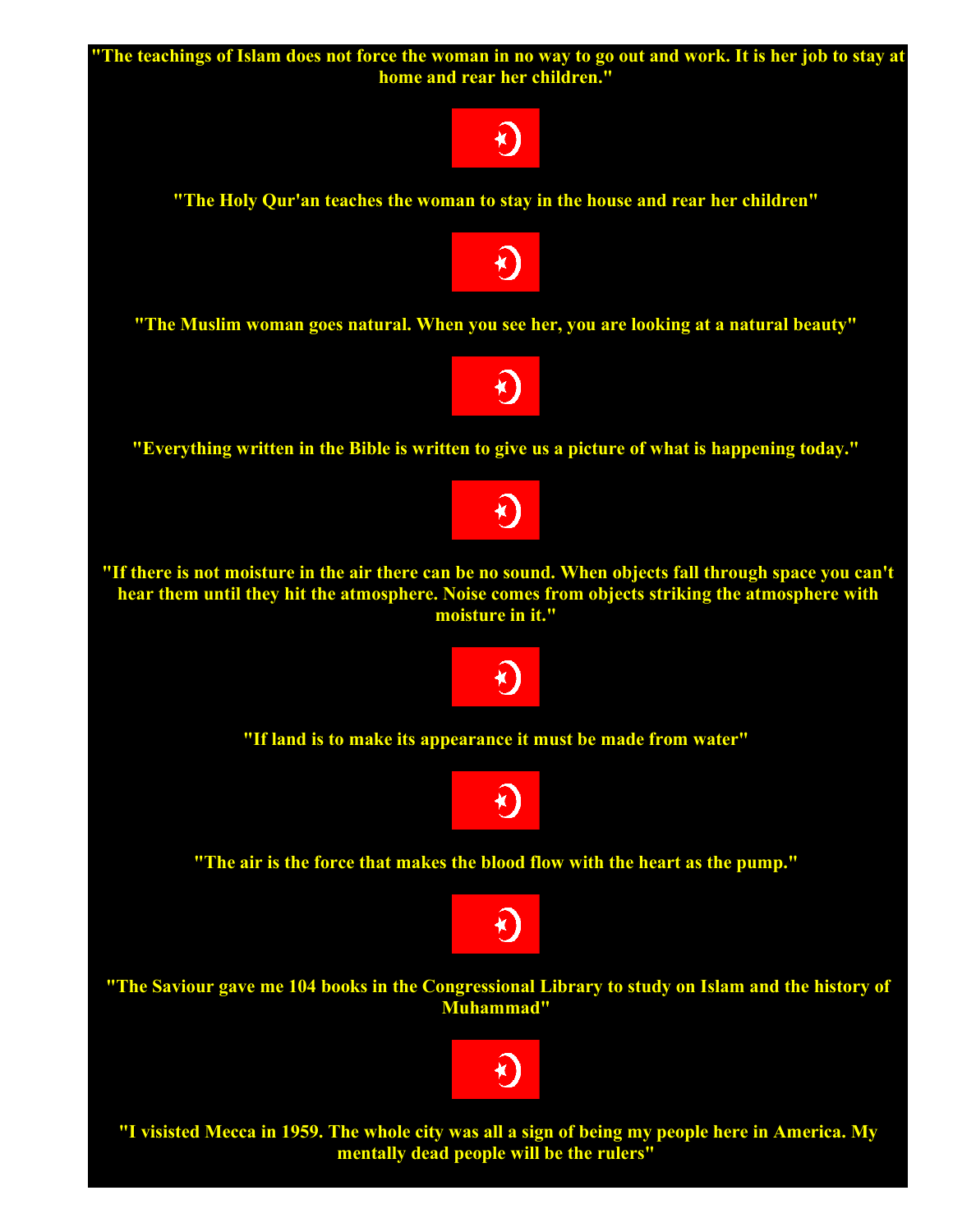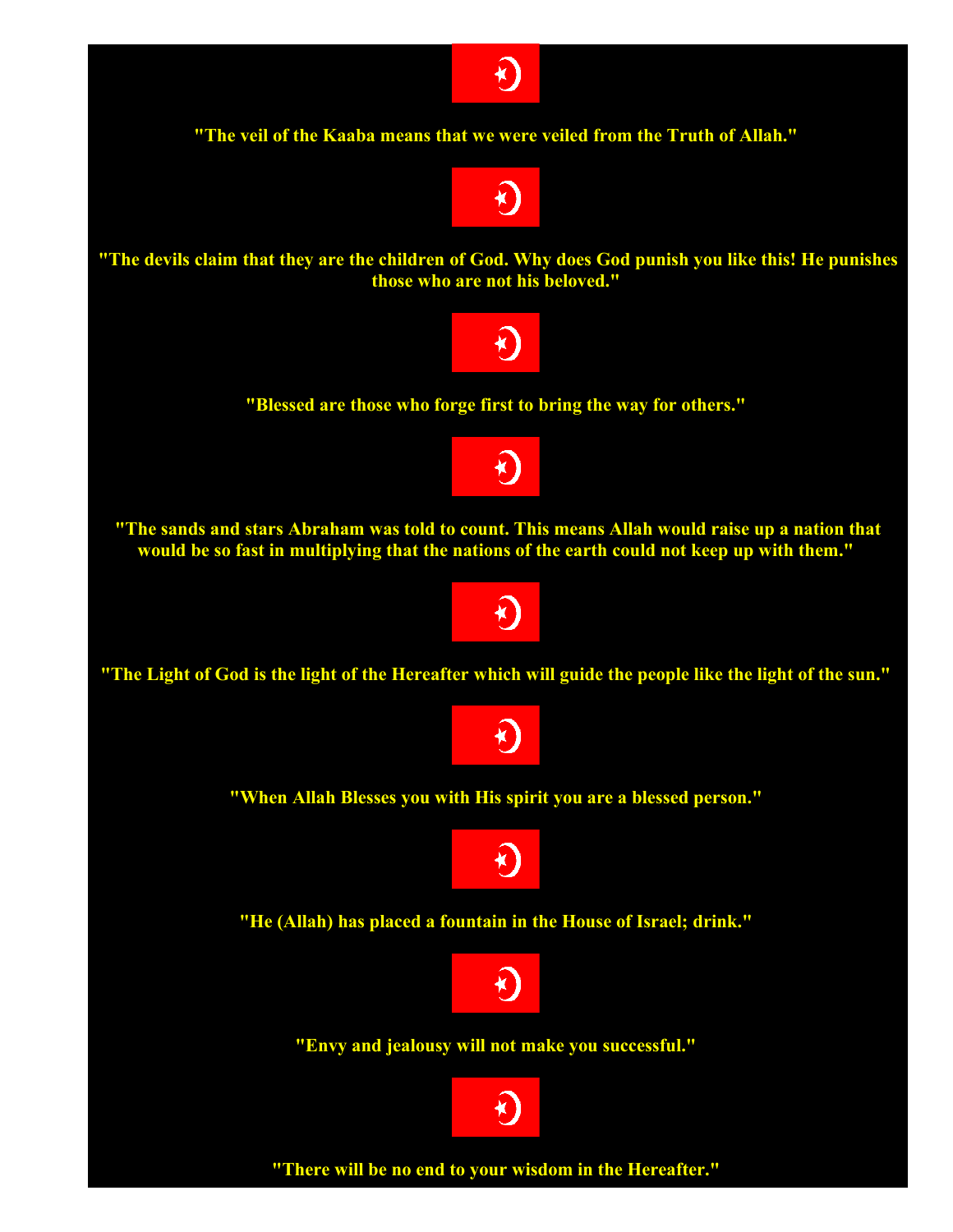

**"Proudness is sickness. This is why we are divided. We will all be one or nothing."**



**"The devil has made us a slave to falsehood."**



**"To go into the Hereafter and join the heavenly society you have to give up this world."**



**"If you want to talk to Allah, read the Quran."**



#### **"IF YOU ARE MY FOLLOWERS THEN SEEK THE WAY THROUGH ME"**



**"If you are guilty inside, Allah brings the guilt out in your color. He makes your color to bear witness. The guilty person turns dark because his deeds are dark. Allah makes you to reflect your deeds. Why does God make our color to bear witness to what is in us? Because the blood is the life of us."**



**"If you claim to carry a clean religion, you should be clean internally and externally."**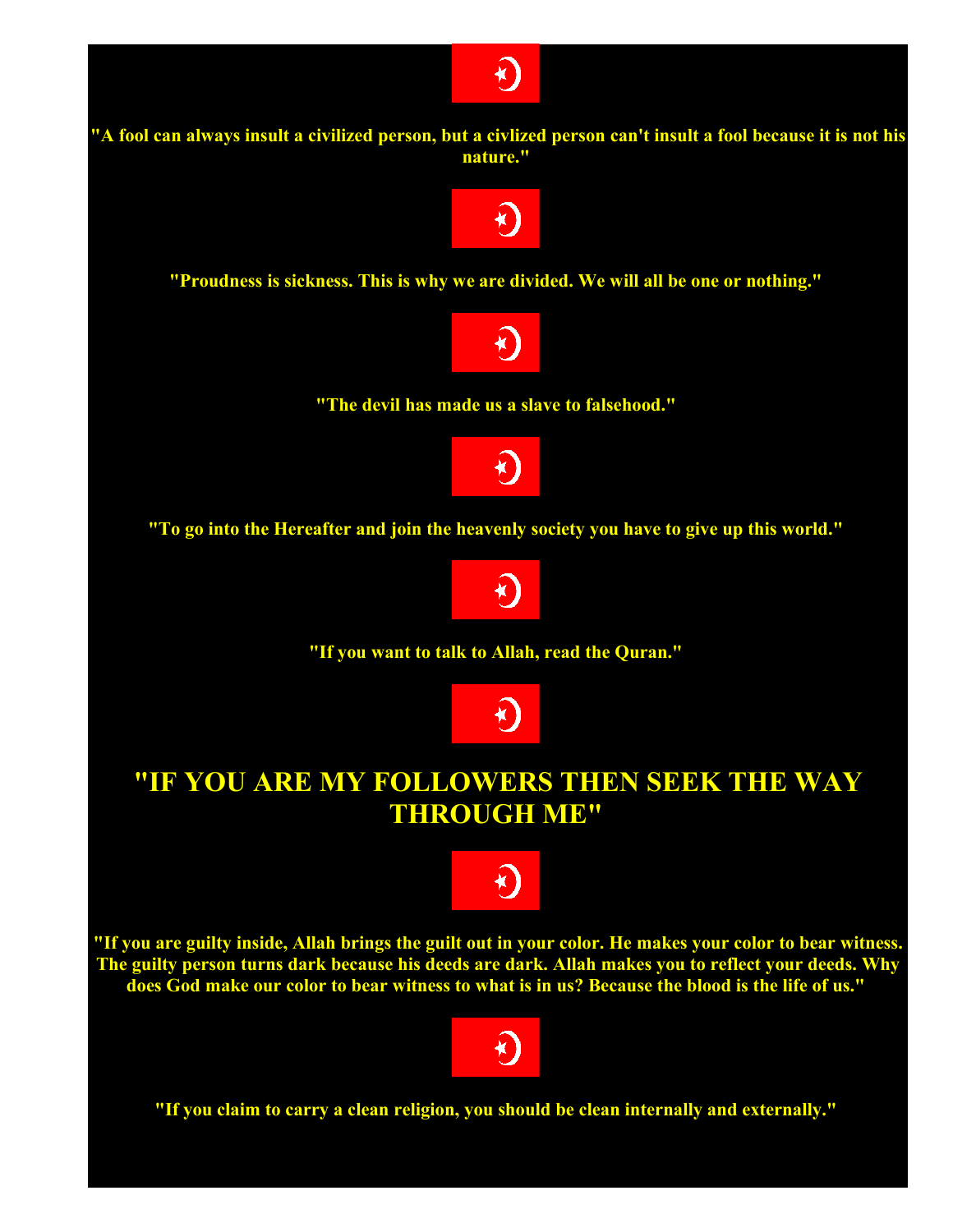



K)



**"Just be what you are and don't try to put one over; then you will feel cheap."**



**"THE TRUTH SEPARATES.** 

**Allah sends a sun to separate the darkness from the day."**



**"God did not create the sun, He made the sun. When you make something, you start from something. When you create something, you start from nothing."**



**"Why do some planets have more moons than others?** 

**The have more area to control in Equality."**



**"DON'T BE CAREFUL THAT YOU AGREE ON RIGHT, BUT BE CAREFUL THAT YOU DON'T AGREE ON WRONG."**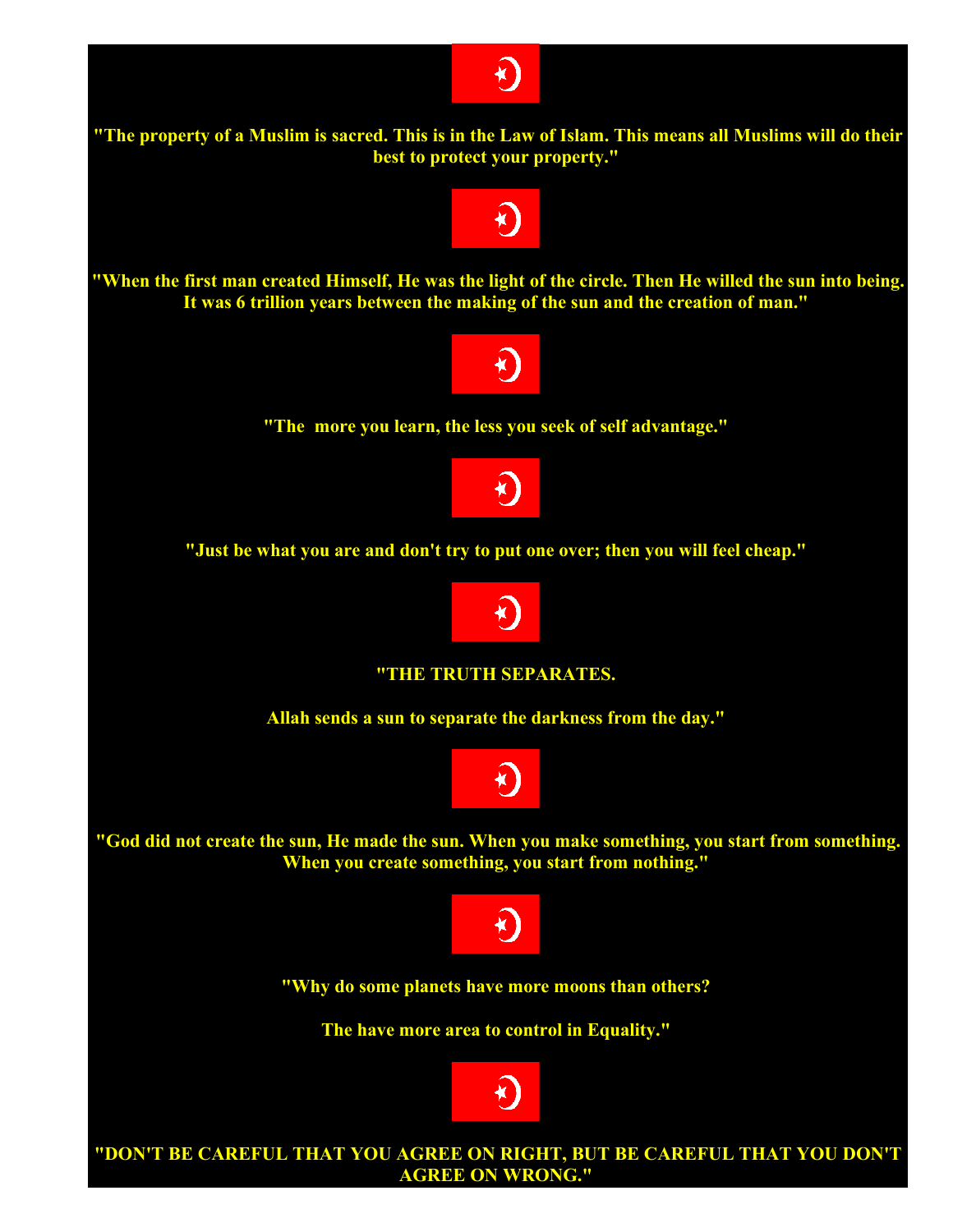

**"Whenever we would rather sin and disobey Allah's truth and guidance to make self clear then you are destroying self."**



**"If you are dealing with truth, you are dealing with Allah. Get earnest with Allah."**



**"Since Allah is The Master, Thee do we serve and to Thee do we beseech for help. I don't have no other one to help me but You. If I need help I have to look to You. I don't serve anyone but You. I am in my proper place as a servant. You are well able to help me. That is why I am your servant. Guide me on the right path. Now you have told Allah what path. Which is the right path? The one that Allah Blesses. The path of the righteous before me. Every word of the prayer means good."**